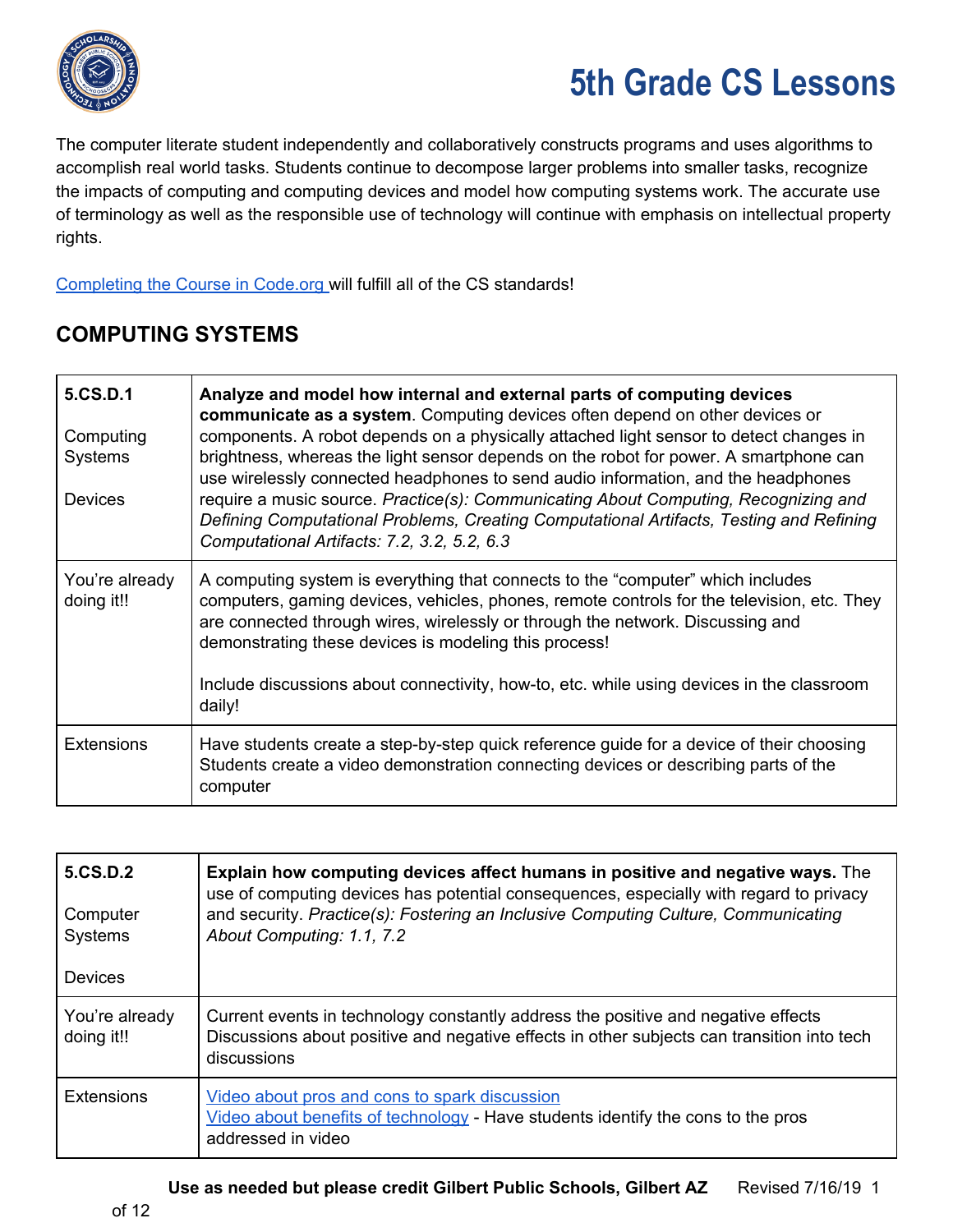

| Students create an infographic about the positives and negatives using Canva<br>Some discussion points to identify positive and negative that could be used as<br>collaborative projects between students. Create a class slideshow where all students |
|--------------------------------------------------------------------------------------------------------------------------------------------------------------------------------------------------------------------------------------------------------|
| contribute a portion:                                                                                                                                                                                                                                  |
| Impacts on environment                                                                                                                                                                                                                                 |
| Impacts on society<br>$\bullet$                                                                                                                                                                                                                        |
| Social interactions<br>$\bullet$                                                                                                                                                                                                                       |
| Access to knowledge                                                                                                                                                                                                                                    |

| 5.CS.HS.1<br>Computer<br>Systems<br>Hardware &<br>Software | Model how information is transformed into binary digits to be stored or processed.<br>Hardware and software communicate in binary digits commonly represented in 0s and 1s.<br>Information is transformed into binary digits, for example a song is stored as more binary<br>digits than a photo. Practice(s): Communicating About Computing, Creating<br>Computational Artifacts: 7.2, 5.2                               |
|------------------------------------------------------------|---------------------------------------------------------------------------------------------------------------------------------------------------------------------------------------------------------------------------------------------------------------------------------------------------------------------------------------------------------------------------------------------------------------------------|
| You're already<br>doing it!!                               | Os and 1s relate to on and off, checked or unchecked and many other math concepts.<br>Incorporating a discussion of binary could be used as an extension to many mathematical<br>concepts!                                                                                                                                                                                                                                |
| <b>Extensions</b>                                          | Bits, Bytes, etc Video explaining bits, bytes, kb, mb, etc.<br>Have students create scale models comparing different units<br>Students create comparisons to other objects in life (example 1 cheerio, 8 cheerios<br>(snack), 1000 cheerios in a bowl (kb), 1000000 in the box (mb), 1000000000 in the<br>grocery store (gb)<br>File Size lesson plan with visuals, videos, and activities - Priestlands Computer Science |

| <b>5.CS.HS.2</b><br>Computer<br><b>Systems</b><br>Hardware &<br>Software | Demonstrate and explain how hardware can accomplish different tasks depending<br>on the software. In order for a person to accomplish tasks with a computer, both<br>hardware and software are needed. At this stage, a model should only include the basic<br>elements of a computer system, such as input, output, processor, sensors, and storage.<br>Students could draw a model on paper or in a drawing program, program an animation to<br>demonstrate it, or demonstrate it by acting it out in some way. Practice(s): Communicating<br>About Computing, Creating Computational Artifacts: 7.2, 5.3 |
|--------------------------------------------------------------------------|-------------------------------------------------------------------------------------------------------------------------------------------------------------------------------------------------------------------------------------------------------------------------------------------------------------------------------------------------------------------------------------------------------------------------------------------------------------------------------------------------------------------------------------------------------------------------------------------------------------|
| You're already<br>doing it!!                                             | Students are using their Chromebooks (hardware) to do a number of different tasks<br>A smartphone (hardware) can be used for much more than a phone based on the apps<br>(software)                                                                                                                                                                                                                                                                                                                                                                                                                         |
| <b>Extensions</b>                                                        | <b>Video about Hardware and Software</b><br><b>Series of How Computers Work - Khan Academy</b>                                                                                                                                                                                                                                                                                                                                                                                                                                                                                                              |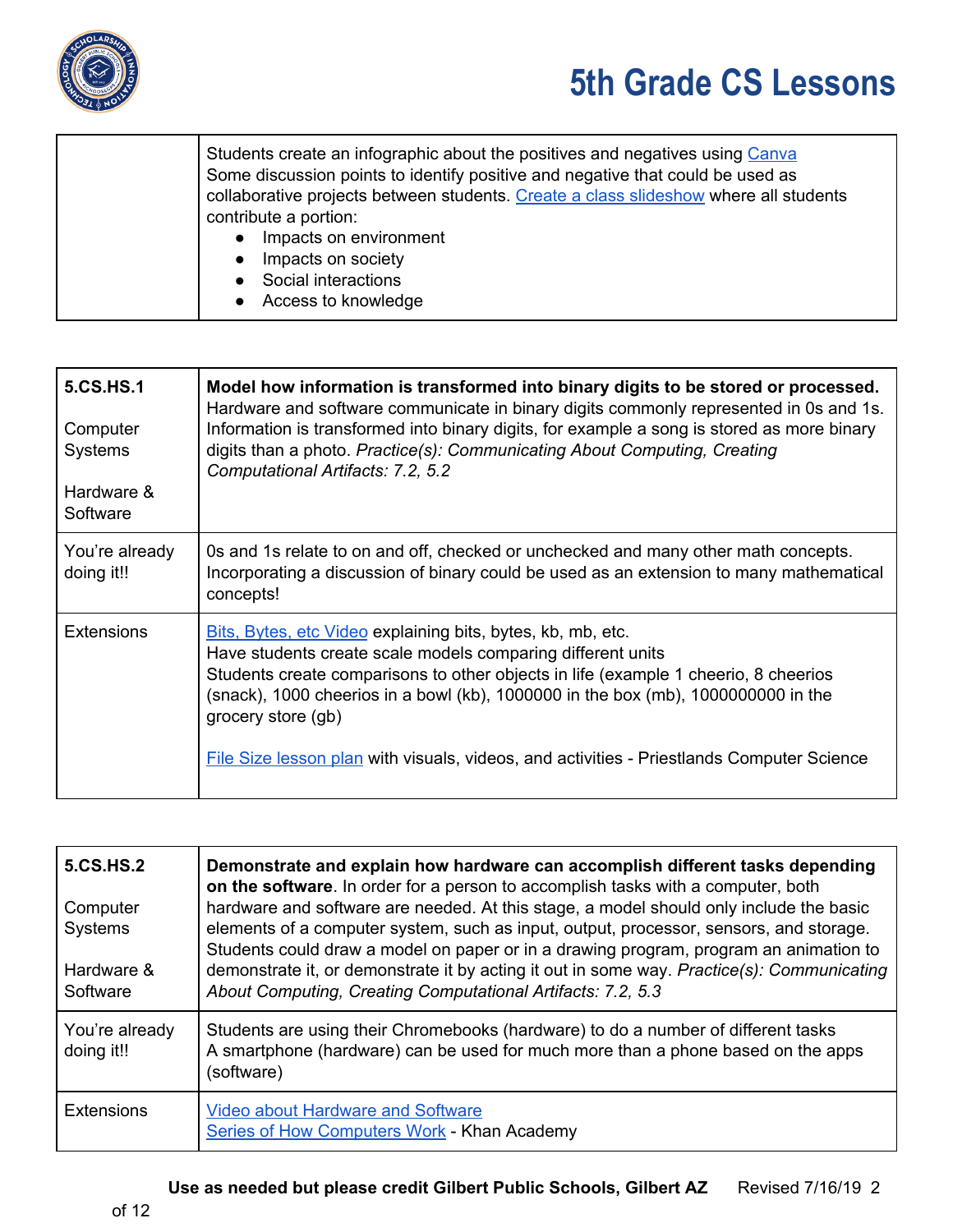

#### CPU, input and [output](https://www.khanacademy.org/computing/computer-science/how-computers-work2/v/khan-academy-and-codeorg-cpu-memory-input-output) - Khan Academy

| 5.CS.T.1<br>Computer<br><b>Systems</b><br>Troubleshooting | Apply potential solutions and solve simple hardware and software problems using<br>common troubleshooting strategies. Although computing systems may vary, common<br>troubleshooting strategies such as checking connections in power or swapping a working<br>part in place of a potentially defective part can be used to restore functionality. Restarting<br>a device (rebooting) is commonly effective because it resets the computer machine.<br>Computing devices are composed of an interconnected system of hardware and software,<br>troubleshooting strategies may need to address both. In fifth grade students begin<br>troubleshooting complex problems through networks, routers, and switches. Practice(s):<br>Recognizing and Defining Computational Problems, Developing and Using Abstractions:<br>3.2, 4.1 |
|-----------------------------------------------------------|--------------------------------------------------------------------------------------------------------------------------------------------------------------------------------------------------------------------------------------------------------------------------------------------------------------------------------------------------------------------------------------------------------------------------------------------------------------------------------------------------------------------------------------------------------------------------------------------------------------------------------------------------------------------------------------------------------------------------------------------------------------------------------------------------------------------------------|
| You're already<br>doing it!!                              | Teaching students basic troubleshooting in the beginning of the year<br>When they have issues asking them what they've already tried to resolve the issue<br>Teach students to SHUT DOWN after every use! (not just log off)<br>If the computer is "frozen" have them restart<br>Have students make sure to charge the computers.<br>When their computer isn't working have THEM be specific in identifying the problem - "my<br>monitor is black" and a possible solution "It needs to be plugged in". "I can't log in" - "Is<br>the caps lock on? Do you have a WiFi connection?"<br>When troubleshooting your OWN issues, explain the steps you take while you do it.                                                                                                                                                       |
| <b>Extensions</b>                                         | Create a classroom job for Student Onsite Support (Tech Expert).<br>Review the Student Onsite Support document with the class at the beginning of the year<br>so students are aware of basic troubleshooting tips.                                                                                                                                                                                                                                                                                                                                                                                                                                                                                                                                                                                                             |

#### **NETWORKS & THE INTERNET**

| 5.NI.C.1<br>Networks &<br>Internet<br>Cybersecurity | Identify solutions to real-world cybersecurity problems and how personal<br>information can be protected. Just as we protect our personal property online, we also<br>need to protect our devices and the information stored on them. Information can be<br>protected using various security measures. These measures can be physical and/or digital.<br>For example, discussion topics could be based on current events related to cybersecurity<br>or topics that are applicable to students and the programs/devices they use. Practice(s):<br>Communicating about Computing, Recognizing and Defining Computational Problems: 7.2,<br>3.1 |
|-----------------------------------------------------|-----------------------------------------------------------------------------------------------------------------------------------------------------------------------------------------------------------------------------------------------------------------------------------------------------------------------------------------------------------------------------------------------------------------------------------------------------------------------------------------------------------------------------------------------------------------------------------------------------------------------------------------------|
| You're already<br>doing it!!                        | These are discussions that can take place normally while using technology in class.<br>Reminding students not to click on pop-ups<br>Not posting personal information in pubic forums<br>$\bullet$<br>Discussing with students why they shouldn't click on things they don't know, visit<br>$\bullet$                                                                                                                                                                                                                                                                                                                                         |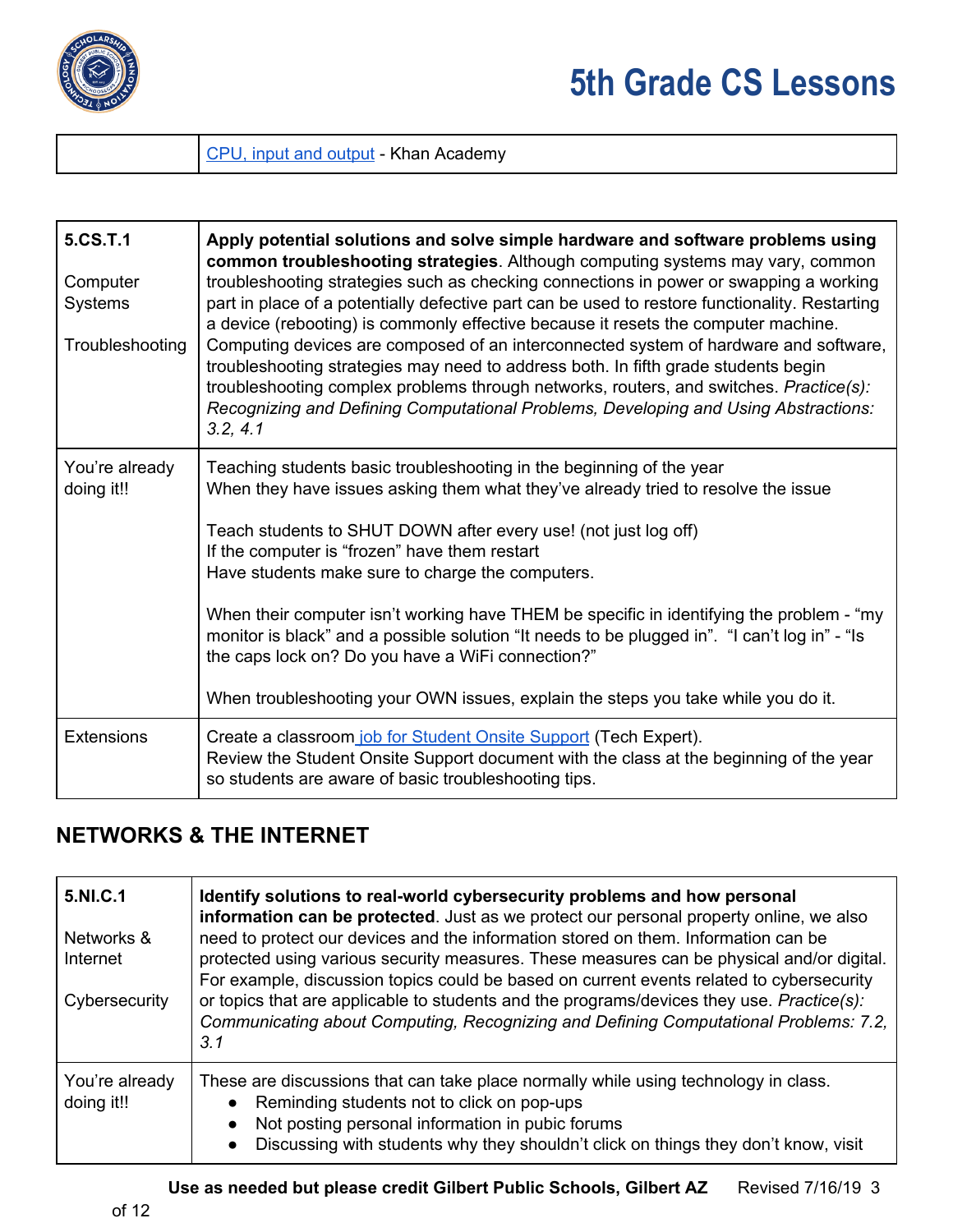

|                   | websites they aren't directed to, open emails and documents that may contain<br>viruses.<br>Discussing the reasons students are unable to download things onto their<br>$\bullet$<br>computers                                                                                                                                                                                      |
|-------------------|-------------------------------------------------------------------------------------------------------------------------------------------------------------------------------------------------------------------------------------------------------------------------------------------------------------------------------------------------------------------------------------|
| <b>Extensions</b> | Private and Personal Information Lesson Plan - Common Sense Media<br>Clickbait Lesson Plan - Common Sense Media<br>Cybersecurity Lesson Plan - Khan Academy (with videos)<br><b>EXCELLENT Cybersecurity lab by Nova (lesson plans, materials and activities!)</b><br>Reading materials about CyberSecurity or Order Free copies!<br>Safe Online Surfing Interactive provided by FBI |

| <b>5.NI. NCO.1</b><br>Networks &<br>Internet<br>Networks,<br>Communication<br>Organization | Analyze the advantages and disadvantages of various network types. There are<br>physical paths for communicating information, such as Ethernet cables, and wireless<br>paths, such as Wi-Fi or cellular data. The choice of device and type of connection will<br>affect the path information travels and the potential bandwidth (the capacity to transmit<br>data or bits in a given timeframe). Practice(s): Developing and Using Abstractions,<br>Collaborating Around Computing: 4.1, 2.4                                                                                                                                                                       |
|--------------------------------------------------------------------------------------------|----------------------------------------------------------------------------------------------------------------------------------------------------------------------------------------------------------------------------------------------------------------------------------------------------------------------------------------------------------------------------------------------------------------------------------------------------------------------------------------------------------------------------------------------------------------------------------------------------------------------------------------------------------------------|
| You're already<br>doing it!!                                                               | Devices are connected either to each other or the internet in the classroom both wired<br>and wireless. Explaining why we would hard wire vs. wireless ex.<br>Computers are connected to Wi-Fi, if there is a problem with the Wi-Fi connection<br>we would connect to the Ethernet cable. If we want something to download/upload<br>more quickly we would connect to Ethernet<br>Difficulty connecting wirelessly to projector - hardwire it. Playing video to projector<br>will work better with it hard wired<br>Turning cell phones off to eliminate some disruption in the wi-fi when large number<br>of devices are connecting all at once (AzMerit testing!) |
| <b>Extensions</b>                                                                          | The Internet - Unplugged activity by Code.org<br>How the Internet Works - Video<br><b>Networking Video- Learn with Purpose</b><br>Students create a model of a network using common items<br>Students make comparisons between networks and other common things (example, the<br>nervous system, a road system - how the city streets differ from the freeway and how<br>does that relate to networks?, etc)                                                                                                                                                                                                                                                         |

### **DATA & ANALYSIS**

| <b>5.DA.CVT.1</b> | Select tools to collect, organize, manipulate, and present data visually through<br>multiple representations to highlight relationships and support a claim. Tools are         |
|-------------------|--------------------------------------------------------------------------------------------------------------------------------------------------------------------------------|
| Data & Analysis   | chosen based upon the type of measurement they use as well as the type of data people<br>wish to observe. Organizing data can make interpreting and communicating it to others |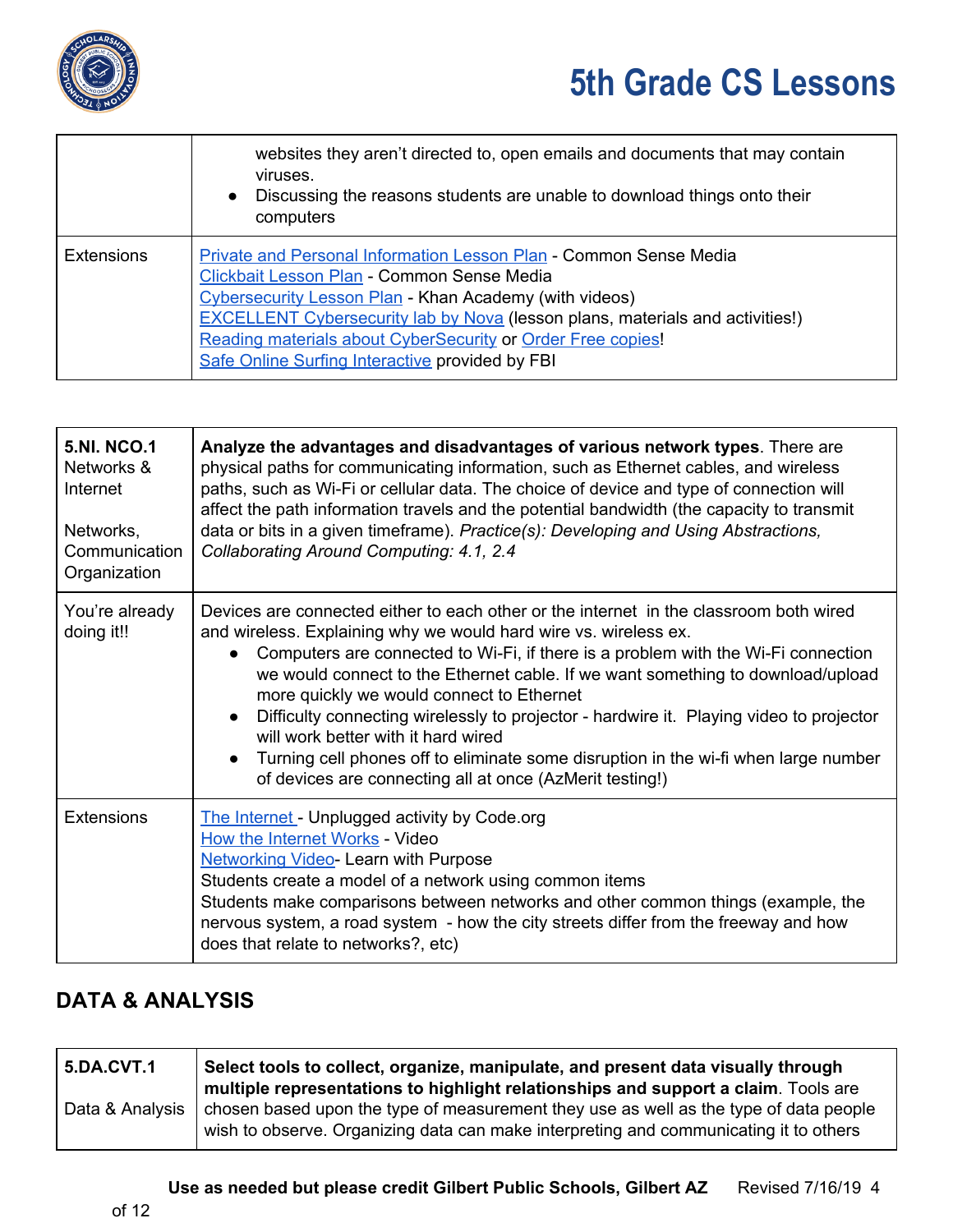

| Collection<br>Visualization &<br>Transformation | easier. Data points can be clustered by a number of commonalities. The same data could<br>be manipulated and displayed in different formats to emphasize particular aspects or parts<br>of the data set. Practice(s): Developing and Using Abstractions, Creating Computational<br>Artifacts: 4.1, 5.1                                |
|-------------------------------------------------|---------------------------------------------------------------------------------------------------------------------------------------------------------------------------------------------------------------------------------------------------------------------------------------------------------------------------------------|
| You're already<br>doing it!!                    | Providing different options for data presentation - Google docs, sheets, slides, canva,<br>video, etc. - and allowing them to choose which would be best for the task at hand<br>Collect, organize and present data lessons in other subjects (math, science, social<br>studies, etc.)<br>Categorizing objects based on commonalities |
|                                                 |                                                                                                                                                                                                                                                                                                                                       |
| <b>Extensions</b>                               | Collect data using a Google form then using the sort, filter and graphing features in<br><b>Google Sheets</b>                                                                                                                                                                                                                         |

| 5.DA.S.1<br>Data & Analysis<br>Storage | Discuss different file extensions and how they are stored and retrieved on a<br>computing device. Music, images, video, and text require different amounts of storage.<br>Video will often require more storage than music or images alone because video<br>combines both. For example, two pictures of the same object can require different<br>amounts of storage based upon their resolution. Practice(s): Communicating About<br>Computing: 7.2 |
|----------------------------------------|-----------------------------------------------------------------------------------------------------------------------------------------------------------------------------------------------------------------------------------------------------------------------------------------------------------------------------------------------------------------------------------------------------------------------------------------------------|
| You're already<br>doing it!!           | Identify file extensions when opening different file types<br>Identify which software programs open extensions<br>Categorize different file types (image, video, document)<br>Discussion of file size when emailing files                                                                                                                                                                                                                           |
| <b>Extensions</b>                      | Use different file types in place of a spelling/vocab                                                                                                                                                                                                                                                                                                                                                                                               |

| 5.DA.IM. 1<br>Data & Analysis<br>Inference &<br><b>Models</b> | Use data to propose cause-and-effect relationships, predict outcomes, or<br>communicate an idea. People use data to highlight or propose cause-and-effect<br>relationships and predict outcomes. Basing inferences or predictions on data does not<br>guarantee their accuracy; the data must be relevant and of sufficient quantity. Practice(s):<br>Communicating About Computing, Developing and Using Abstractions, Collaborate<br>around Computing: 7.1, 4.3, 2.4 |
|---------------------------------------------------------------|------------------------------------------------------------------------------------------------------------------------------------------------------------------------------------------------------------------------------------------------------------------------------------------------------------------------------------------------------------------------------------------------------------------------------------------------------------------------|
| You're already<br>doing it!!                                  | Data Analysis, Statistics and Probability standards in Math<br>Inferences in Language Arts while reading<br>Collecting weather data and predicting forecast in Science                                                                                                                                                                                                                                                                                                 |
| <b>Extensions</b>                                             | Data Analysis Statistics and Probability links to many lessons ideas!                                                                                                                                                                                                                                                                                                                                                                                                  |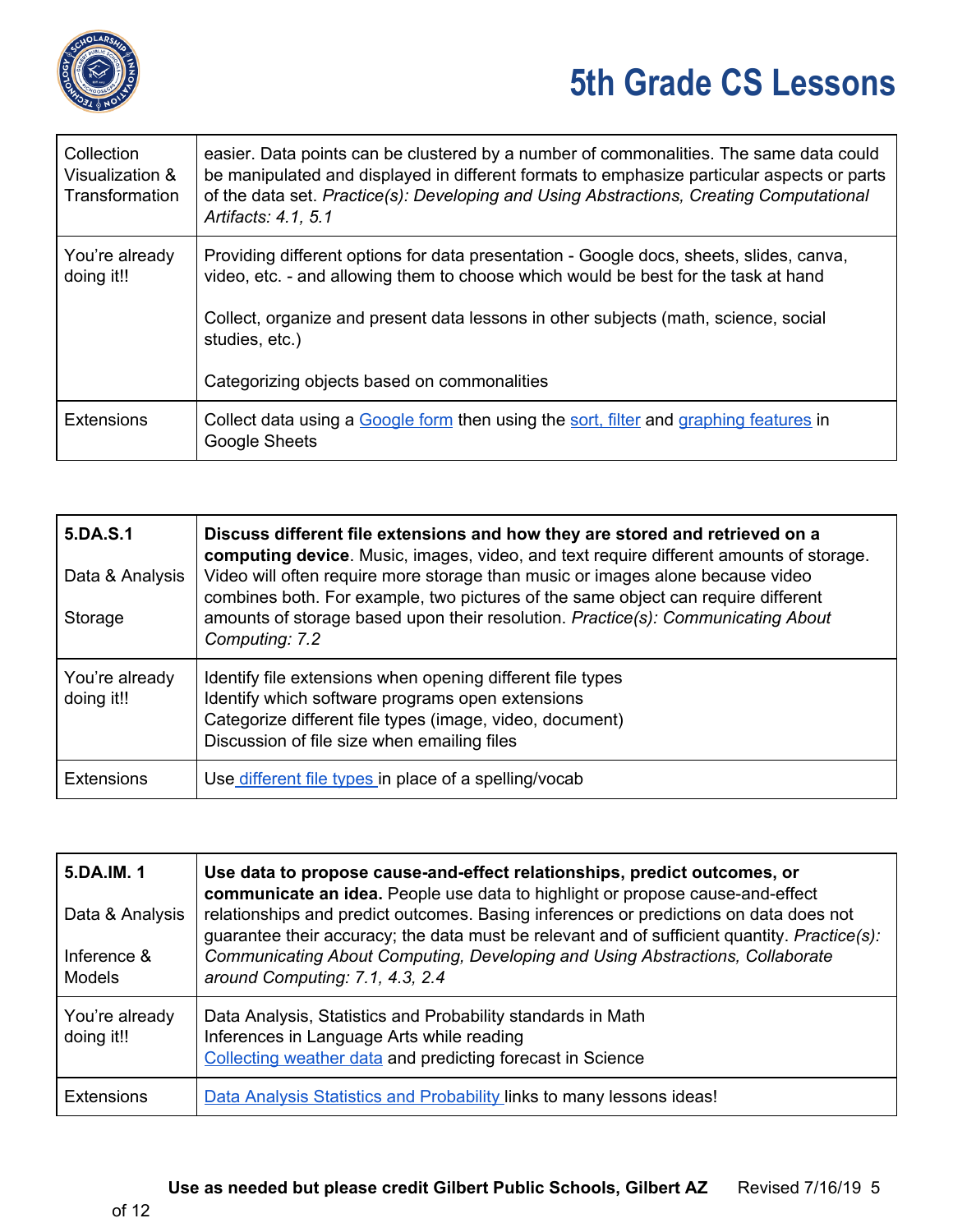

#### **ALGORITHMS & PROGRAMMING**

| 5.AP.A.1<br>Algorithms &<br>Programming<br>Algorithms | Compare, test, and refine multiple algorithms for the same task and determine<br>which is the most effective. Different algorithms can achieve the same result, though<br>sometimes one algorithm might be most appropriate for a specific situation. Students<br>should be able to look at different ways to solve the same task and decide which would be<br>the best solution. For example, students could use a map and plan multiple algorithms to<br>get from one point to another. They could look at routes suggested by mapping software<br>and change the route to something that would be better, based on which route is shortest<br>or fastest or would avoid a problem. Students might compare algorithms that describe how<br>to get ready for school. Another example might be to write different algorithms to draw a<br>regular polygon and determine which algorithm would be the easiest to modify or<br>repurpose to draw a different polygon. Students test their algorithms to verify their<br>effectiveness. Practice(s): Testing and Refining Computational Artifacts, Recognizing and<br>Defining Computational Problems: 6.1, 6.3 |
|-------------------------------------------------------|--------------------------------------------------------------------------------------------------------------------------------------------------------------------------------------------------------------------------------------------------------------------------------------------------------------------------------------------------------------------------------------------------------------------------------------------------------------------------------------------------------------------------------------------------------------------------------------------------------------------------------------------------------------------------------------------------------------------------------------------------------------------------------------------------------------------------------------------------------------------------------------------------------------------------------------------------------------------------------------------------------------------------------------------------------------------------------------------------------------------------------------------------------------|
| You're already<br>doing it!!                          | Discussing how students can get the same answer using different processes<br>Discussing step by step instructions and which is the best solution<br>Identifying the best solution from multiple correct solutions - what is "best" based on?<br>Quickest? Most thorough? Efficiency? Cost effective, etc.                                                                                                                                                                                                                                                                                                                                                                                                                                                                                                                                                                                                                                                                                                                                                                                                                                                    |
| <b>Extensions</b>                                     | <b>TONS of unplugged activities for Algorithms from code.org</b><br><b>Explain Algorithms to kids by Tynker</b>                                                                                                                                                                                                                                                                                                                                                                                                                                                                                                                                                                                                                                                                                                                                                                                                                                                                                                                                                                                                                                              |

| 5.AP.V.1<br>Algorithms &<br>Programming<br>Variables | Recognizing that the data type determines the values that can be stored and the<br>operations that can be performed on the data. Variables are the vehicle through which<br>computer programs store different types of data. At this level, understanding how to use<br>variables is sufficient, without a fuller understanding of the technical aspects of variables<br>(such as identifiers and memory locations). Data types vary by programming language,<br>but many have types for numbers and text. Examples of operations associated with those<br>types include multiplying numbers and combining text. Some visual, block-based<br>languages do not have explicitly declared types but still have certain operations that apply<br>only to particular types of data in a program. Programs can imply either digital or<br>paper-based designs. Students create programs that use variables to store and modify<br>data. Practice(s): Creating Computational Artifacts: 5.2 |
|------------------------------------------------------|--------------------------------------------------------------------------------------------------------------------------------------------------------------------------------------------------------------------------------------------------------------------------------------------------------------------------------------------------------------------------------------------------------------------------------------------------------------------------------------------------------------------------------------------------------------------------------------------------------------------------------------------------------------------------------------------------------------------------------------------------------------------------------------------------------------------------------------------------------------------------------------------------------------------------------------------------------------------------------------|
| You're already<br>doing it!!                         | Identifying people by name, student number, etc. all refers to variables<br>Discussion in math can include CS variables<br>Variable types (boolean, numeric, text, etc.) all occur naturally in the real world.<br>Connecting boolean variables back to binary (0,1 - true, false)<br>Fill in the blanks = entering information for a variable. Will it be numeric, single word,<br>paragraph?                                                                                                                                                                                                                                                                                                                                                                                                                                                                                                                                                                                       |
| <b>Extensions</b>                                    | Variable unplugged lesson - Code.org<br>How to teach variables to kids (article) - Tynkr.org                                                                                                                                                                                                                                                                                                                                                                                                                                                                                                                                                                                                                                                                                                                                                                                                                                                                                         |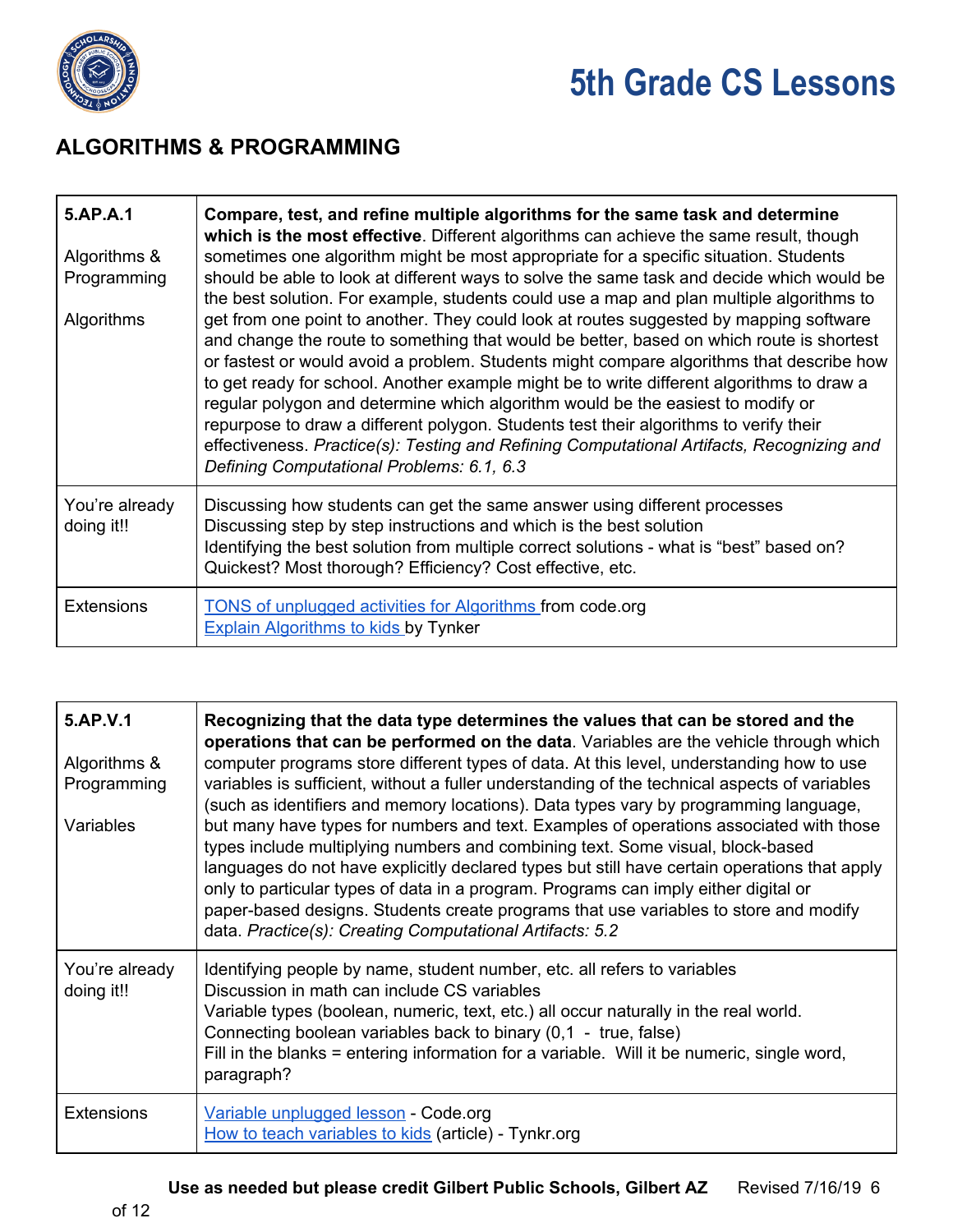

| 5.AP.C.1<br>Algorithms &<br>Programming<br>Control | Create programs that include sequences, events, loops, and conditionals. Control<br>structures specify the order (sequence) in which instructions are executed within a<br>program and can be combined to support the creation of more complex programs. For<br>example, if dialogue is not sequenced correctly when programming a simple animated<br>story, the story will not make sense. Events allow portions of a program to run based on a<br>specific action. For example, students could write a program to explain the water cycle<br>and when a specific component is clicked (event), the program would show information<br>about that part of the water cycle. Loops allow for the repetition of a sequence of code<br>multiple times. For example, in a program that produces an animation about a famous<br>historical character, students could use a loop to have the character walk across the<br>screen as they introduce themselves. Conditionals allow for the execution of a portion of<br>code in a program when a certain condition is true. For example, students could write a<br>math game that asks multiplication fact questions and then uses a conditional to check<br>whether or not the answer that was entered is correct. Practice(s): Creating Computational<br>Artifacts: 5.1 |
|----------------------------------------------------|-------------------------------------------------------------------------------------------------------------------------------------------------------------------------------------------------------------------------------------------------------------------------------------------------------------------------------------------------------------------------------------------------------------------------------------------------------------------------------------------------------------------------------------------------------------------------------------------------------------------------------------------------------------------------------------------------------------------------------------------------------------------------------------------------------------------------------------------------------------------------------------------------------------------------------------------------------------------------------------------------------------------------------------------------------------------------------------------------------------------------------------------------------------------------------------------------------------------------------------------------------------------------------------------------------------------|
| You're already<br>doing it!!                       | Sequencing, placing things in order<br><b>Cause and Effect</b><br><b>Timelines</b><br>Cycles                                                                                                                                                                                                                                                                                                                                                                                                                                                                                                                                                                                                                                                                                                                                                                                                                                                                                                                                                                                                                                                                                                                                                                                                                      |
| <b>Extensions</b>                                  | Tynker - hour of code activities - 1 hour self guided lessons with complete instruction!<br>Including videos, etc.<br>Code.org - hour of code activities - 1 hour self guided lessons<br><b>If-Then Adventure Stories in Google Slides</b><br><b>Unplugged Conditional Activity - Code.org</b>                                                                                                                                                                                                                                                                                                                                                                                                                                                                                                                                                                                                                                                                                                                                                                                                                                                                                                                                                                                                                    |

| 5.AP.M.1<br>Algorithms &<br>Programming<br>Modularity | Decompose problems into manageable subproblems to facilitate the program<br>development process. Decomposition is the act of breaking down a task into multiple,<br>simpler tasks. Decomposition also enables different people to work on different parts at<br>the same time. Students could create an animation by separating a story into different<br>scenes. For each scene, they would select a background, place characters, and program<br>actions. Practice(s): Recognizing and Defining Computational Problems: 3.2 |
|-------------------------------------------------------|-------------------------------------------------------------------------------------------------------------------------------------------------------------------------------------------------------------------------------------------------------------------------------------------------------------------------------------------------------------------------------------------------------------------------------------------------------------------------------------------------------------------------------|
| You're already<br>doing it!!                          |                                                                                                                                                                                                                                                                                                                                                                                                                                                                                                                               |
| <b>Extensions</b>                                     |                                                                                                                                                                                                                                                                                                                                                                                                                                                                                                                               |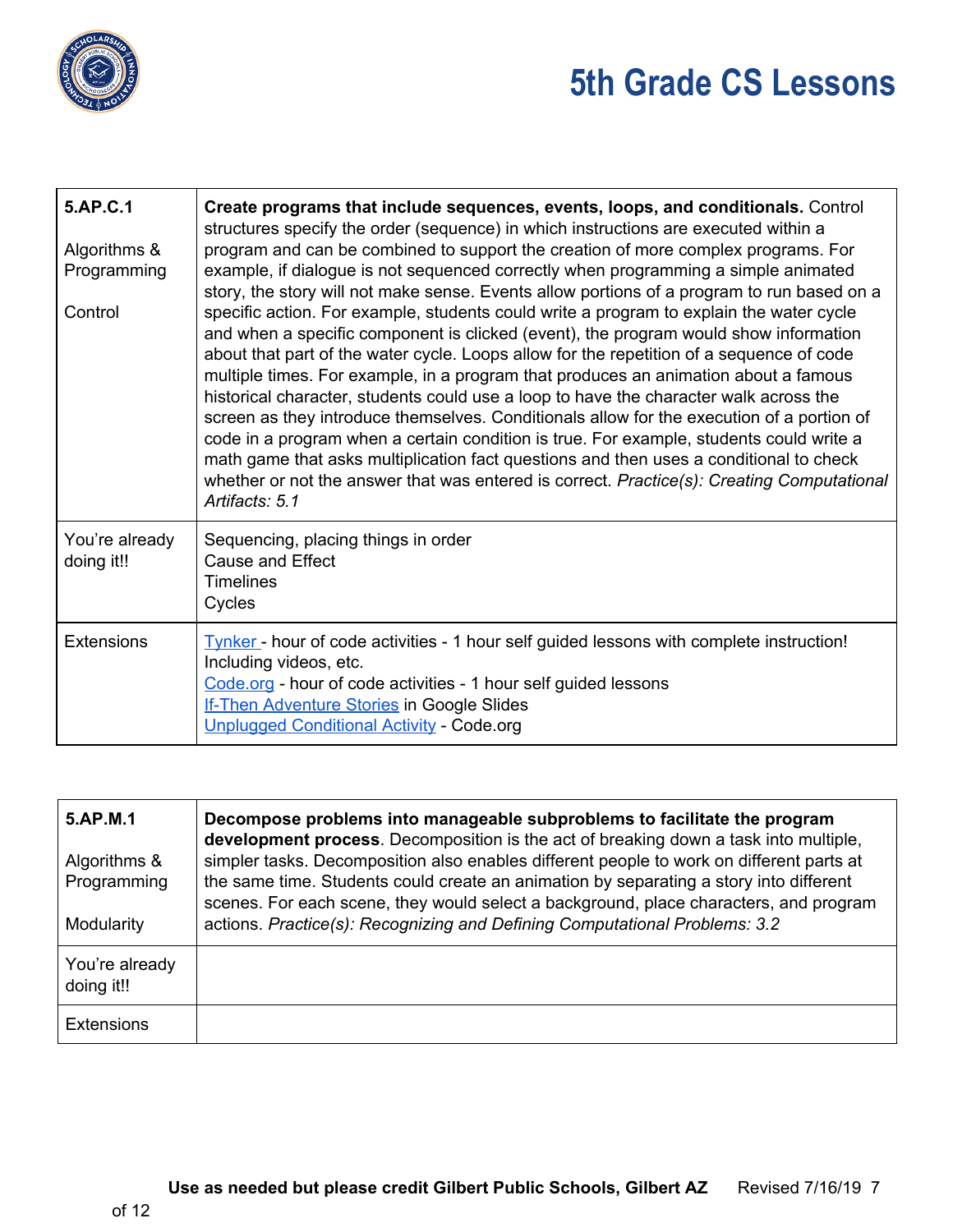

| 5.AP.M.2<br>Algorithms &<br>Programming<br>Modularity | Modify, remix, or incorporate portions of an existing program into one's own work,<br>to develop something new or add more advanced features. Programs can be broken<br>down into smaller parts, which can be incorporated into new or existing programs. For<br>example, students could modify prewritten code from a single-player game to create a<br>two-player game with slightly different rules, remix and add another scene to an animated<br>story, use code to make a ball bounce from another program in a new basketball game, or<br>modify an image created by another student. Practice(s): Creating Computational<br>Artifacts: 5.3 |
|-------------------------------------------------------|----------------------------------------------------------------------------------------------------------------------------------------------------------------------------------------------------------------------------------------------------------------------------------------------------------------------------------------------------------------------------------------------------------------------------------------------------------------------------------------------------------------------------------------------------------------------------------------------------------------------------------------------------|
| You're already<br>doing it!!                          |                                                                                                                                                                                                                                                                                                                                                                                                                                                                                                                                                                                                                                                    |
| <b>Extensions</b>                                     |                                                                                                                                                                                                                                                                                                                                                                                                                                                                                                                                                                                                                                                    |

| <b>5.AP.PD.1</b><br>Algorithms &<br>Programming<br>Programming<br>Development | Use an iterative process to plan the development of a program by including others'<br>perspectives and considering user preferences. Planning is an important part of the<br>iterative process of program development. Students outline key features, time and<br>resource constraints, and user expectations. Students should document the plan as, for<br>example, a storyboard, flowchart, pseudocode, or story map. Practice(s): Fostering an<br>Inclusive Computing Culture, Creating Computational Artifacts: 1.1, 5.1 |
|-------------------------------------------------------------------------------|------------------------------------------------------------------------------------------------------------------------------------------------------------------------------------------------------------------------------------------------------------------------------------------------------------------------------------------------------------------------------------------------------------------------------------------------------------------------------------------------------------------------------|
| You're already<br>doing it!!                                                  |                                                                                                                                                                                                                                                                                                                                                                                                                                                                                                                              |
| <b>Extensions</b>                                                             |                                                                                                                                                                                                                                                                                                                                                                                                                                                                                                                              |

| <b>5.AP.PD.2</b>             | Observe intellectual property rights and give appropriate attribution when creating<br>or remixing programs. Intellectual property rights can vary by country but copyright laws                                                                                                                                                                                                                                                      |
|------------------------------|---------------------------------------------------------------------------------------------------------------------------------------------------------------------------------------------------------------------------------------------------------------------------------------------------------------------------------------------------------------------------------------------------------------------------------------|
| Algorithms &<br>Programming  | give the creator of a work a set of rights that prevents others from copying the work and<br>using it in ways that the creator may not like. Students should identify instances of<br>remixing, when ideas are borrowed and iterated upon, and credit the original creator.                                                                                                                                                           |
| Programming<br>Development   | Students should also consider common licenses that place limitations or restrictions on<br>the use of computational artifacts, such as images and music downloaded from the<br>Internet. At this stage, attribution should be written in the format required by the teacher<br>and should always be included on any programs shared online. Practice(s): Creating<br>Computational Artifacts, Communicating About Computing: 5.2, 7.3 |
| You're already<br>doing it!! |                                                                                                                                                                                                                                                                                                                                                                                                                                       |
| <b>Extensions</b>            |                                                                                                                                                                                                                                                                                                                                                                                                                                       |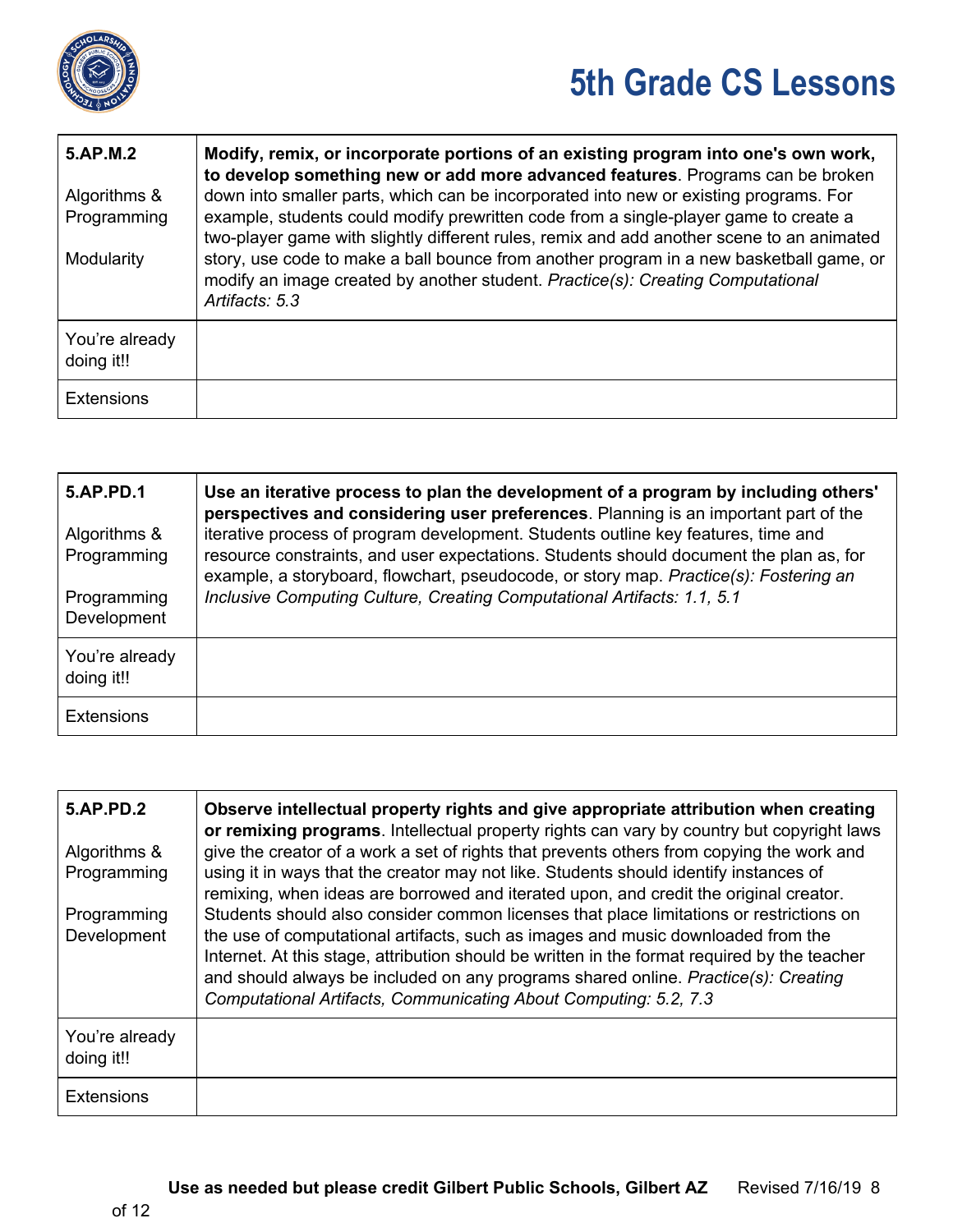

| <b>5.AP.PD.3</b><br>Algorithms & | Test and debug (identify and fix errors) a program or algorithm to ensure it runs as<br>intended. As students develop programs they should continuously test those programs to<br>see that they do what was expected and fix (debug), any errors. Students should also be |
|----------------------------------|---------------------------------------------------------------------------------------------------------------------------------------------------------------------------------------------------------------------------------------------------------------------------|
| Programming                      | able to successfully debug simple errors in programs created by others. Practice(s):<br>Testing and Refining Computational Artifacts: 6.1, 6.2                                                                                                                            |
| Program<br>Development           |                                                                                                                                                                                                                                                                           |
| You're already<br>doing it!!     |                                                                                                                                                                                                                                                                           |
| <b>Extensions</b>                |                                                                                                                                                                                                                                                                           |

| <b>5.AP.PD.4</b>             | Take on varying roles when collaborating with peers during the design,<br>implementation, and review stages of program development. Collaborative computing              |
|------------------------------|--------------------------------------------------------------------------------------------------------------------------------------------------------------------------|
| Algorithms &<br>Programming  | is the process of performing a computational task by working in pairs or on teams.<br>Because it involves asking for the contributions and feedback of others, effective |
|                              | collaboration can lead to better outcomes than working independently. Students should                                                                                    |
| Program                      | take turns in different roles during program development, such as note taker, facilitator,                                                                               |
| Development                  | program tester, or "driver" of the computer. Practice(s): Collaborating Around Computing:<br>$2.2^{\circ}$                                                               |
| You're already<br>doing it!! |                                                                                                                                                                          |
| <b>Extensions</b>            |                                                                                                                                                                          |

| <b>5.AP.PD.5</b><br>Algorithms &<br>Programming<br>Program<br>Development | Describe choices made during program development using code comments,<br>presentations, and demonstrations. People communicate about their code to help<br>others understand and use their programs. Another purpose of communicating one's<br>design choices is to show an understanding of one's work. These explanations could<br>manifest themselves as in-line code comments for collaborators and assessors, or as part<br>of a summative presentation, such as a code walk-through or coding journal. Practice(s):<br><b>Communicating About Computing: 7.2</b> |
|---------------------------------------------------------------------------|------------------------------------------------------------------------------------------------------------------------------------------------------------------------------------------------------------------------------------------------------------------------------------------------------------------------------------------------------------------------------------------------------------------------------------------------------------------------------------------------------------------------------------------------------------------------|
| You're already<br>doing it!!                                              |                                                                                                                                                                                                                                                                                                                                                                                                                                                                                                                                                                        |
| <b>Extensions</b>                                                         |                                                                                                                                                                                                                                                                                                                                                                                                                                                                                                                                                                        |

#### **IMPACTS OF COMPUTING**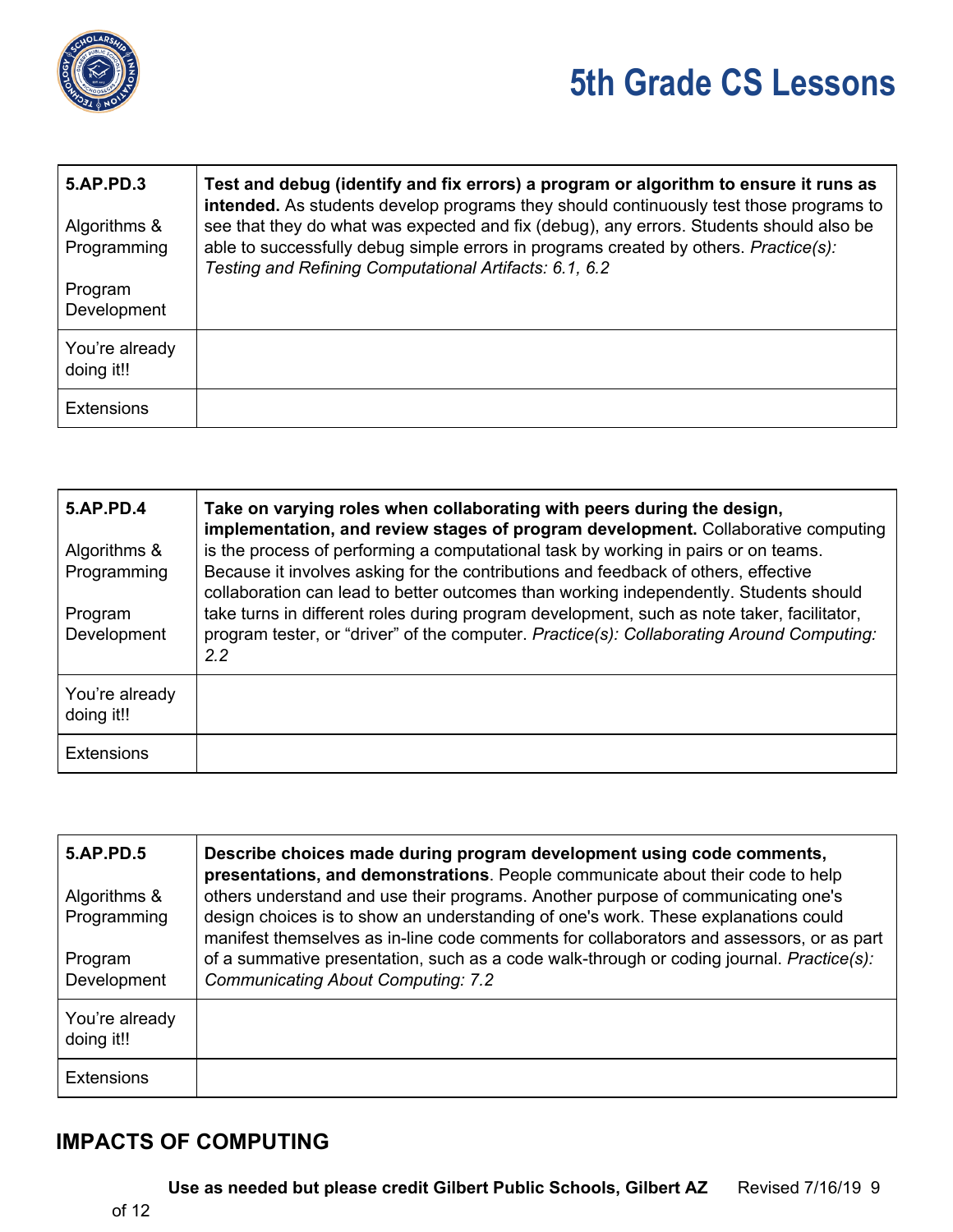

| 5.IC.C.1                     | Discuss computing technologies that have changed the world. New computing<br>technology is created and existing technologies are modified for many reasons, including                                                                                                                                   |
|------------------------------|---------------------------------------------------------------------------------------------------------------------------------------------------------------------------------------------------------------------------------------------------------------------------------------------------------|
| Impacts of                   | in order to increase their benefits, decrease their risks, and meet societal needs. Students                                                                                                                                                                                                            |
| Computing                    | discuss topics that relate to the history of technology and the changes in the world due to<br>technology. Students discuss how culture influences changes in technology. Topics could                                                                                                                  |
| Culture                      | be based on current news content in areas, such as robotics, wireless Internet, mobile<br>computing devices, GPS systems, wearable computing, or how social media has<br>influenced social, cultural and political changes. Practice(s): Recognizing and Defining<br><b>Computational Problems: 3.1</b> |
| You're already<br>doing it!! |                                                                                                                                                                                                                                                                                                         |
| <b>Extensions</b>            |                                                                                                                                                                                                                                                                                                         |

| 5.IC.C.2                     | Design ways to improve the accessibility and usability of technology products for<br>the diverse needs and wants of users. The development and modification of computing                                                                                                                                                   |
|------------------------------|----------------------------------------------------------------------------------------------------------------------------------------------------------------------------------------------------------------------------------------------------------------------------------------------------------------------------|
| Impacts of                   | technology are driven by people's needs and wants and can affect groups differently.                                                                                                                                                                                                                                       |
| Computing                    | Anticipating the needs and wants of diverse end users requires students to purposefully<br>consider potential perspectives of users with different backgrounds, ability levels, points of                                                                                                                                  |
| Culture                      | view, and disabilities. For example, students may consider using both speech and text<br>when they wish to convey information in a game. They may also wish to vary the types of<br>programs they create, knowing that not everyone shares their own tastes. Practice(s):<br>Fostering an Inclusive Computing Culture: 1.2 |
| You're already<br>doing it!! |                                                                                                                                                                                                                                                                                                                            |
| <b>Extensions</b>            |                                                                                                                                                                                                                                                                                                                            |

| 5.IC.SI.1      | Seek opportunities for local and global collaboration to facilitate communication<br>and innovation. Computing influences many social institutions such as family, education,                                                                                                                                    |
|----------------|------------------------------------------------------------------------------------------------------------------------------------------------------------------------------------------------------------------------------------------------------------------------------------------------------------------|
| Impacts of     | religion, and the economy. People can work in different places and at different times to                                                                                                                                                                                                                         |
| Computing      | collaborate and share ideas when they use technologies that reach across the globe.<br>Computing provides the possibility for collaboration and sharing of ideas and allows the                                                                                                                                  |
| Social         | benefit of diverse perspectives. These social interactions affect how local and global                                                                                                                                                                                                                           |
| Interactions   | groups interact with each other, and alternatively, these interactions can change the<br>nature of groups. For example, a class can discuss ideas in the same class, school, or in<br>another state or nation through interactive webinars. Practice(s): Fostering an Inclusive<br><b>Computing Culture: 1.1</b> |
| You're already |                                                                                                                                                                                                                                                                                                                  |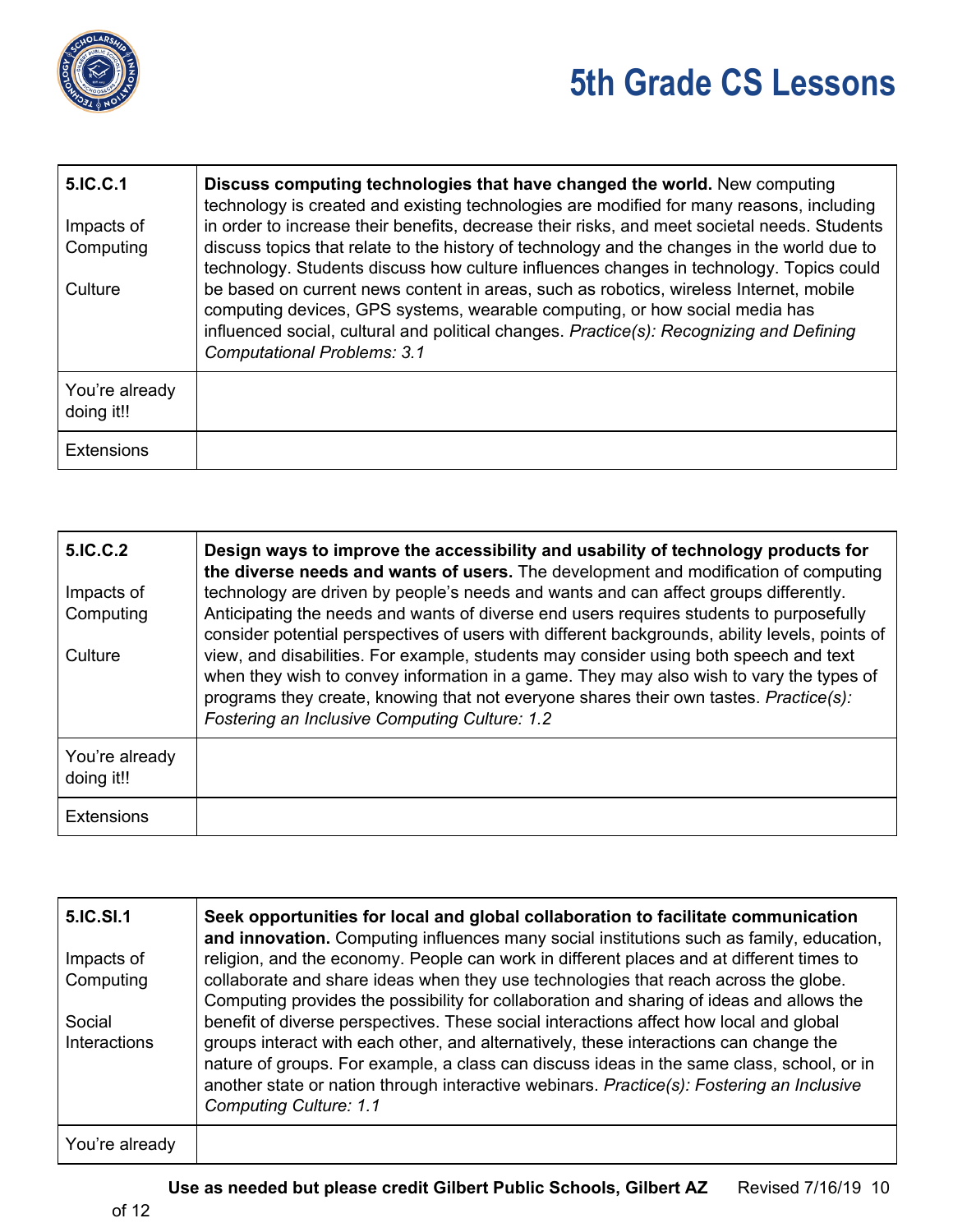

| doing it!! |  |
|------------|--|
| Extensions |  |

| <b>5.IC. SLE.1</b>             | Use public domain or creative commons media, and refrain from copying or using<br>material created by others without permission. Ethical complications arise from the                                                                                                                                                                                                                       |
|--------------------------------|---------------------------------------------------------------------------------------------------------------------------------------------------------------------------------------------------------------------------------------------------------------------------------------------------------------------------------------------------------------------------------------------|
| Impacts of<br>Computing        | opportunities provided by computing. The ease of sending and receiving copies of media,<br>such as video, photos, and music, on the Internet, creates the opportunity for                                                                                                                                                                                                                   |
| Safety, Law &<br><b>Ethics</b> | unauthorized use, such as online piracy and disregard of copyrights. Students should<br>consider the licenses for the computational artifacts that they wish to use. For example,<br>the license on a downloaded image or audio file may have restrictions that prohibit<br>modification, require attribution, or prohibit use entirely. Practice(s): Communicating About<br>Computing: 7.3 |
| You're already<br>doing it!!   |                                                                                                                                                                                                                                                                                                                                                                                             |
| <b>Extensions</b>              |                                                                                                                                                                                                                                                                                                                                                                                             |

#### **TIPS and TRICKS**

#### AZ CS [Standards](https://cms.azed.gov/home/GetDocumentFile?id=5bd8a46a1dcb250944216fea) Full document

[Computational](https://computationalthinkingcourse.withgoogle.com/course) Thinking for Educators course offered by Google! This is a free self paced offering by Google to introduce teachers to delivering computational thinking lessons to their students of all ages!

The core of Computer Science is really computational thinking! You do this with your students all day every day!! An excellent way of getting your students to think like computer scientists is to speak to them about how your everyday routines relate to computer science!

Notice that none of these standards refer to a specific program or app! They are written to develop computational thinkers! So, keep doing what you're doing but help them make the connections to computer science through your discussions!

#### **USEFUL WEBSITES AND RESOURCES**

[Computer](https://curriculum.code.org/csp-18/) Science Principles - An entire course offered by Code.org for High School Self Paced 30 hour [Computer](https://studio.code.org/s/express-2018?section_id=1682768) Science course offered by code.org for Middle and High school [Code.org](https://studio.code.org/s/courseb-2018) Course B All you [need](http://www.allyouneediscode.eu/lesson-plans) is code - many premade lessons/activities Complete lesson plans, [presentations,](https://drive.google.com/drive/folders/0B6KJM8og0YfjWkJZNHMzWWt6NVk) etc. to deliver to your classes by Code for Fun Many different lesson plans on different [technology](https://www.educationworld.com/a_lesson/lesson/lesson285.shtml) topics **How [Computer](https://www.khanacademy.org/computing/computer-science/how-computers-work2) work Khan Academy Unit** K-12 Digital [Citizenship](https://www.commonsense.org/education/digital-citizenship/curriculum) from Common Sense Media Educators Guide to [Copyright,](https://www.theedublogger.com/copyright-fair-use-and-creative-commons/) Fair use and Creative Commons - a blog with great info about copyright, etc.

**Use as needed but please credit Gilbert Public Schools, Gilbert AZ** Revised 7/16/19 11